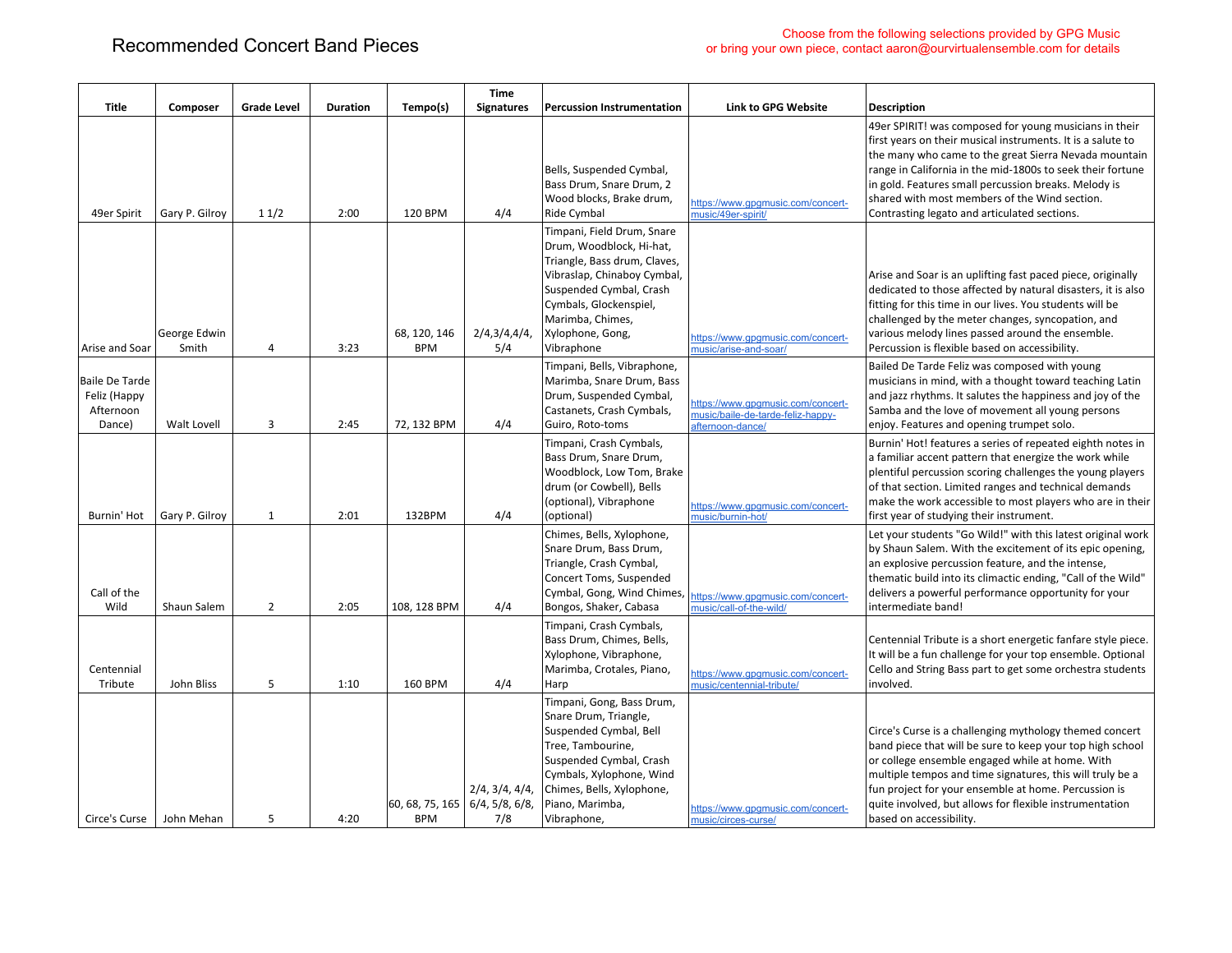|                                               |                       |                    |                 |                             | Time                       |                                                                                                                                                                                   |                                                                         |                                                                                                                                                                                                                                                                                                                                                                                                                                                                                                            |
|-----------------------------------------------|-----------------------|--------------------|-----------------|-----------------------------|----------------------------|-----------------------------------------------------------------------------------------------------------------------------------------------------------------------------------|-------------------------------------------------------------------------|------------------------------------------------------------------------------------------------------------------------------------------------------------------------------------------------------------------------------------------------------------------------------------------------------------------------------------------------------------------------------------------------------------------------------------------------------------------------------------------------------------|
| Title                                         | Composer              | <b>Grade Level</b> | <b>Duration</b> | Tempo(s)                    | <b>Signatures</b>          | <b>Percussion Instrumentation</b>                                                                                                                                                 | <b>Link to GPG Website</b>                                              | <b>Description</b>                                                                                                                                                                                                                                                                                                                                                                                                                                                                                         |
| Cool Joe                                      | Gary P. Gilroy        | 4                  | 3:30            | 156 BPM                     | 4/4, 3/4, 2/4,<br>5/4, 9/8 | Timpani, Chimes, Xylophone,<br>Bells, Marimba, Ride<br>Cymbal, Vibraslap, Bongos,<br>Triangle, Floor Tom, Hi-Hat,<br>Bass Drum, Snare Drum,<br>Ocean Drum, Claves, Wind<br>Chimes | https://www.gpgmusic.com/concert-<br>music/cool-joe/                    | Cool Joe is an energetic piece with a jazzy feel. Calls for<br>muted trumpet, vocalization from players, fairly involved<br>percussion. This piece does have room for flexibility in the<br>percussion based on accessibility.                                                                                                                                                                                                                                                                             |
| <b>Every Night</b><br>When the Sun<br>Goes In | David<br>Bobrowitz    | $\overline{2}$     | 2:38            | 100, 124 BPM                | 4/4, Swing<br>Style        | Timpani, Bells, Snare Drum,<br>Tom-Toms, Bass Drum,<br><b>Suspended Cymbal</b>                                                                                                    | https://www.gpgmusic.com/concert-<br>music/every-night-the-sun-goes-in/ | Every Night When the Sun Goes In is a light tempo swing<br>piece for concert band or jazz band with students looking<br>to record multiple parts to work on their doubles. Melody<br>passed around the ensemble, every part has something<br>interesting and engaging.                                                                                                                                                                                                                                     |
| Exaltation<br>Fanfare                         | Curtis J.<br>Melton   | $\overline{3}$     | 2:13            | 144 BPM                     | 4/4                        | Bells, Chimes, Snare Drum,<br>Bass Drum, Triangle, Tam-<br>Tam, Suspended Cymbal,<br>Wind Chimes, Crash Cymbals                                                                   | https://www.gpgmusic.com/concert-<br>music/exaltation/                  | Exaltation Fanfare is a fun and exciting piece that features<br>melody spread across the wind section. Percussion parts<br>are active but allow for flexible instrumentation based on<br>accessibility.                                                                                                                                                                                                                                                                                                    |
| Fantastical<br>Journey                        | John Mehan            | $\overline{3}$     | 3:10            | 102, 112, 150<br><b>BPM</b> | 4/4                        | Snare Drum, Suspended<br>Cymbal, Jam Block, Slap-<br>Stick, Wind Chimes, Djembe,<br>Bass Drum, Tambourine,<br>Crash Cymbals, Bells,<br>Xylophone, Vibraphone                      | https://www.gpgmusic.<br>com/concert-music/fantastical-<br>journey/     | Fantastical Journey is a travel insired piece by John<br>Mehan. Designed to envoke personal travel experiences<br>in your own students, this piece is perfect for an<br>intermediate or advanced high school group. Flute 1 and<br>Trumpet 1 have solo features.                                                                                                                                                                                                                                           |
| Freeflight of<br>the Falcon                   | George Edwin<br>Smith | 3                  | 2:15            | 112 BPM                     | 2/4                        | Snare Drum, Marching Bass<br>Drum, Crash Cymbals, Bells,<br>Xylophone                                                                                                             | https://www.gpgmusic.com/concert-<br>music/freeflight-of-the-falcon/    | Freeflight of the Falcon is a short but fun fanfare style<br>march. Instrumentation throughout the ensemble is<br>flexible and percussion instrumentation is fairly limited.<br>This piece is perfect for any sized ensemble looking for an<br>uplifting march.                                                                                                                                                                                                                                            |
| From<br>Mountain<br>Tops                      | Christopher<br>Tootle | 31/2               | 2:10            | 100 BPM                     | 4/4                        | Snare Drum, Bass Drum,<br>Suspended Cymbal, Crash<br>Cymbals, Bells, Xylophone                                                                                                    | https://www.gpgmusic.com/concert-<br>music/from-the-mountaintops/       | From Mountain Tops is an energetic fanfare style piece<br>that offers the spotlight to all members of the band.                                                                                                                                                                                                                                                                                                                                                                                            |
| Gods of the<br>Colosseum                      | Shaun Salem           | 21/2               | 3:11            | 160 BPM                     | 4/4                        | Timpani, Snare Drum, Bass<br>Drum, Tenor Drum,<br>Tambourine, Wind Chimes,<br>Shaker, Claves, Triangle,<br>Sleigh Bells, Xylophone,<br>Marimba, Chimes                            | https://www.gpgmusic.com/concert-<br>music/gods-of-the-colosseum/       | Gods of the Colosseum is an exhilarating piece for young<br>bands, reimagining the Greek and Roman Gods of the<br>ancient pantheon as gladiators, settling their conflicts in<br>the Colosseum to an audience of awe-struck mortals. The<br>piece draws inspiration from many different sources, the<br>most recognizable of these being "Mars: Bringer of War"<br>(from The Planets Suite by Gustav Holst). The percussion<br>parts are sure to keep your students engaged and<br>creative while at home. |
| High Regard                                   | <b>Steve Martin</b>   | 41/2               | 4:40            | 144, 80 BPM                 | 4/4, 3/4                   | Timpani, Xylophone, Snare<br>Drum, Bass Drum,<br>Suspended Cymbal, Crash<br>Cymbal, Gong                                                                                          | https://www.gpgmusic.com/concert-<br>music/high-regard/                 | High Regard features a rhythmically driven opening, a<br>lyrical middle section with a Euphonium solo, and ends<br>with a recap of beginning. This piece is sure to be a fun<br>challenge for your top ensemble.                                                                                                                                                                                                                                                                                           |
| Jam On!                                       | Gary P. Gilroy        | $\overline{2}$     | 2:07            | 144 BPM                     | 4/4                        | Ride Cymbal, Splash Cymbal,<br>Cowbell, Snare Drum, Jam<br>Block, Low Tom, High Tom,<br>Suspended Cymbal, Balls,<br>Xylophone                                                     | https://www.gpgmusic.com/concert-<br>music/jam-on/                      | Jam On! is meant to serve as a fun piece for students who<br>have been playing for just a few months. Students will<br>enjoy this energetic work with a cool rock beat in the<br>percussion section. The wind parts are limited to just five<br>or six pitches and in some cases, even less.<br>Instrumentation is flexible.                                                                                                                                                                               |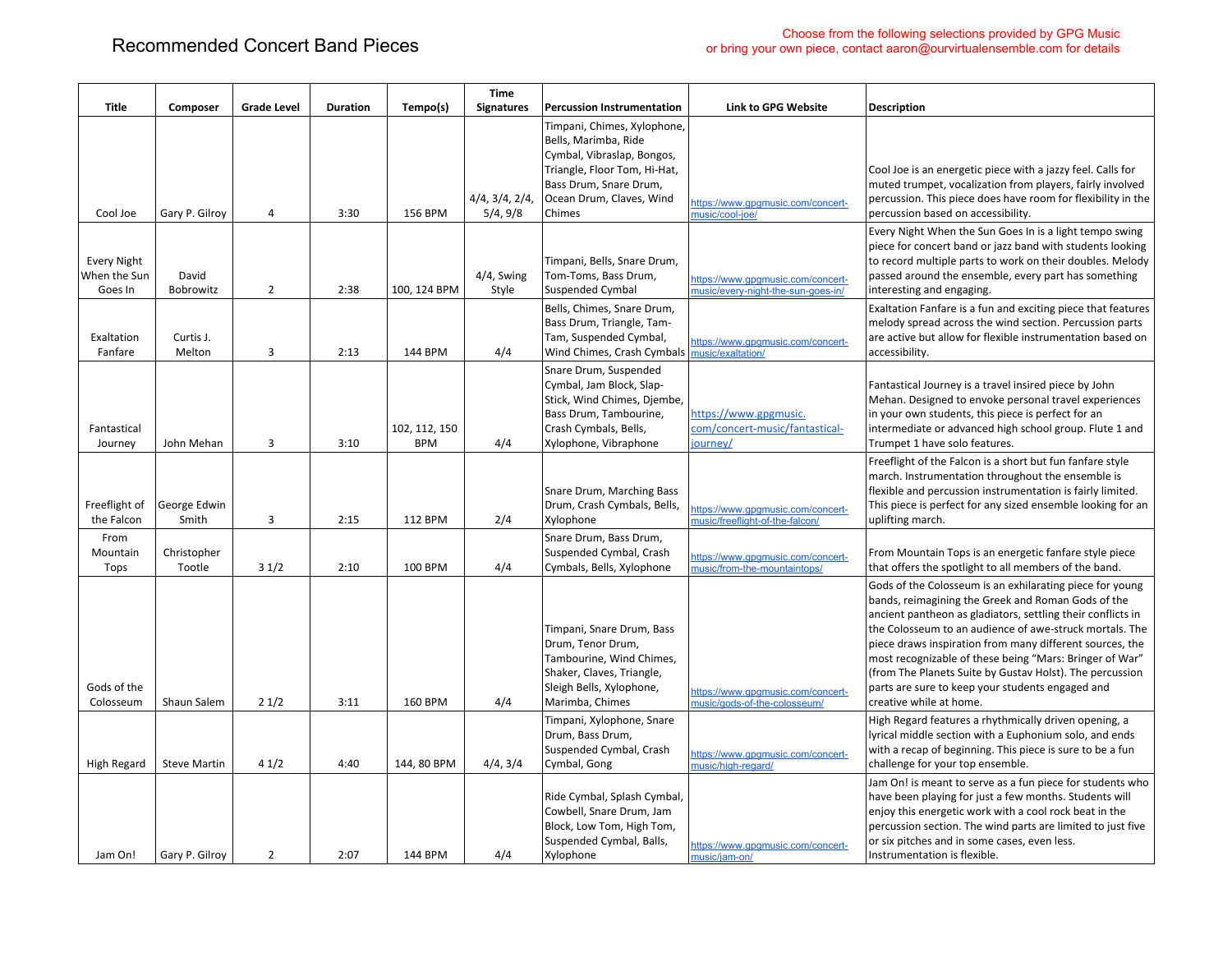|                                    |                        |                    |                 |              | <b>Time</b>           |                                                                                                                                                                                                                                                                  |                                                                          |                                                                                                                                                                                                                                                                                                                               |
|------------------------------------|------------------------|--------------------|-----------------|--------------|-----------------------|------------------------------------------------------------------------------------------------------------------------------------------------------------------------------------------------------------------------------------------------------------------|--------------------------------------------------------------------------|-------------------------------------------------------------------------------------------------------------------------------------------------------------------------------------------------------------------------------------------------------------------------------------------------------------------------------|
| Title                              | Composer               | <b>Grade Level</b> | <b>Duration</b> | Tempo(s)     | <b>Signatures</b>     | <b>Percussion Instrumentation</b>                                                                                                                                                                                                                                | <b>Link to GPG Website</b>                                               | Description                                                                                                                                                                                                                                                                                                                   |
| March of the<br>Carousel<br>Horses | David<br>Bobrowitz     | $\overline{2}$     | 2:13            | 114          | 4/4                   | Bells, Snare Drum, Bass<br>Drum, Triangle, Crash<br>Cvmbal                                                                                                                                                                                                       | https://www.gpgmusic.com/concert-<br>music/march-of-the-carousel-horses/ | March of the Carousel Horses is a fun, light tempo march<br>that will be an fun challenge for musicians at home who<br>have been playing for 2 or more years. Each section of the<br>ensemble gets a moment to shine, and the Percussion<br>Bell part is easily supplemented by Piano.                                        |
| March of the<br>June Bugs          | Mike Schofield         | 1                  | 1:26            | 120 BPM      | 4/4                   | Snare Drum, Bass Drum,<br>Tambourine, Glockenspiel,<br>Xylophone, Triangle, Claves,<br>Whistle, Vibraslap                                                                                                                                                        | https://www.gpgmusic.com/concert-<br>music/march-of-the-june-bugs/       | March of the June Bugs is an excellent and fun piece for<br>younger musicians. Every players gets a little melody and<br>the Trumpet/Horn section gets the to buzz on their<br>mouthpiece. Percussion requirements are simple and<br>easy to do from home.                                                                    |
| Megaforce!                         | Gary P. Gilroy         | 1                  | 1:47            | 144 BPM      | 4/4                   | Woodblock, sleigh bells,<br>Ride Cymbal, Snare Drum,<br>Crash Cymbals, Bass Drum,<br>Triangle, Low Tom,<br>Woodblock, Vibraphone                                                                                                                                 | https://www.gpgmusic.com/concert-<br>music/megaforce/                    | Megaforce! is a high energy piece driven by the Wind<br>section, melody is shared with most members of the<br>Wind section. Multiple ostinato figures. Percussion is<br>interactive, but not the driving force of the piece.                                                                                                  |
| North Wind                         | Kurtis J.<br>Bertauche | 21/2               | 2:26            | 72, 160 BPM  | 4/4                   | Timpani, Snare Drum, Bass<br>Drum, Suspended Cymbal,<br>Triangle, Crash Cymbals,<br>Xylophone                                                                                                                                                                    | https://www.gpgmusic.com/concert-<br>music/north-wind/                   | North Wind is an exciting piece that depicts the cold<br>winter storms during the winter in Reno, NV. Your<br>ensemble will enjoy the rhythmic and dynamic variations<br>found through this piece. Percussion does play a big role<br>in this piece, but instrumentation is flexible based on<br>accessibility while at home. |
| Passage by<br>Night                | Mike Schofield         | 3                  | 4:23            | 152, 120 BPM | 4/4                   | Marimba, Xylophone,<br>Triangle, Concert Toms,<br>Finger Cymbals, Woodblock,<br>Gong, Tambourine,                                                                                                                                                                | https://www.gpgmusic.com/concert-<br>music/passage-by-night/             | Passage by Night is a great piece to feature your<br>woodwind section. The lyrical section in the middle with<br>lots of opportunity to focus on dynamic shaping.<br>Percussion instrumentation is flexible based on<br>accessibility at home.                                                                                |
| Small<br><b>Messages</b>           | Kenneth<br>Froelich    | 4                  | 5:08            | 112, 80 BPM  | 4/4, 3/4, 2/4,<br>5/4 | Vibraphone, Bells,<br>Xylophone, Bass Drum,<br>Crash Cymbals, Break Drum,<br>Metal Trash Cans, Hi-Hat,<br>Crotales                                                                                                                                               | https://www.gpgmusic.com/concert-<br>music/small-messages/               | Small Messages is a rhythmically challenging piece that<br>depicts the use of Twitter. This piece is perfect for your<br>students at home looking for a challenge, and it also<br>about something that is familiar to them.                                                                                                   |
| The Phoenix                        | Gary P. Gilroy         | 21/2               | 1:58            | 160, 180 BPM | 4/4, 3/4              | Timpani, Bells, Chimes,<br>Chinaboy Cymbal,<br>Woodblock, Cowbell, Crash<br>Cymbals, Sleigh Bells, Splash<br>Cymbal, Tambourine, Wind<br>Chimes, Bongos, Claves,<br>Floor Tom, Guiro, Hi-hat,<br>Large whip, Ride Cymbal,<br>Snare Drum, Bass Drum,<br>Triangle, | https://www.gpgmusic.com/concert-<br>music/phoenix-the/                  | The Phoenix is a fun, fast piece for intermediate<br>ensembles. Your students will be challenged by the<br>relentless tempo that gets faster near the end. Percussion<br>does call for a variety of instruments but is easily flexible<br>based on accessibility at home.                                                     |
| Visionary                          | Kenneth<br>Froelich    | 5                  | 3:30            | 180          | 3/4                   | Timpani, Xylophone,<br>Vibraphone, Glock, Bass<br>Drum                                                                                                                                                                                                           | https://www.gpgmusic.com/concert-<br>music/visionary/                    | Visionary is an energetic piece written in memory of Steve<br>Jobs. A perfect piece for our current use of technology at<br>this time. This piece will be a challenge for your top<br>ensemble. Percussion is not too involved, perfect for<br>limited instrumentation while at home.                                         |